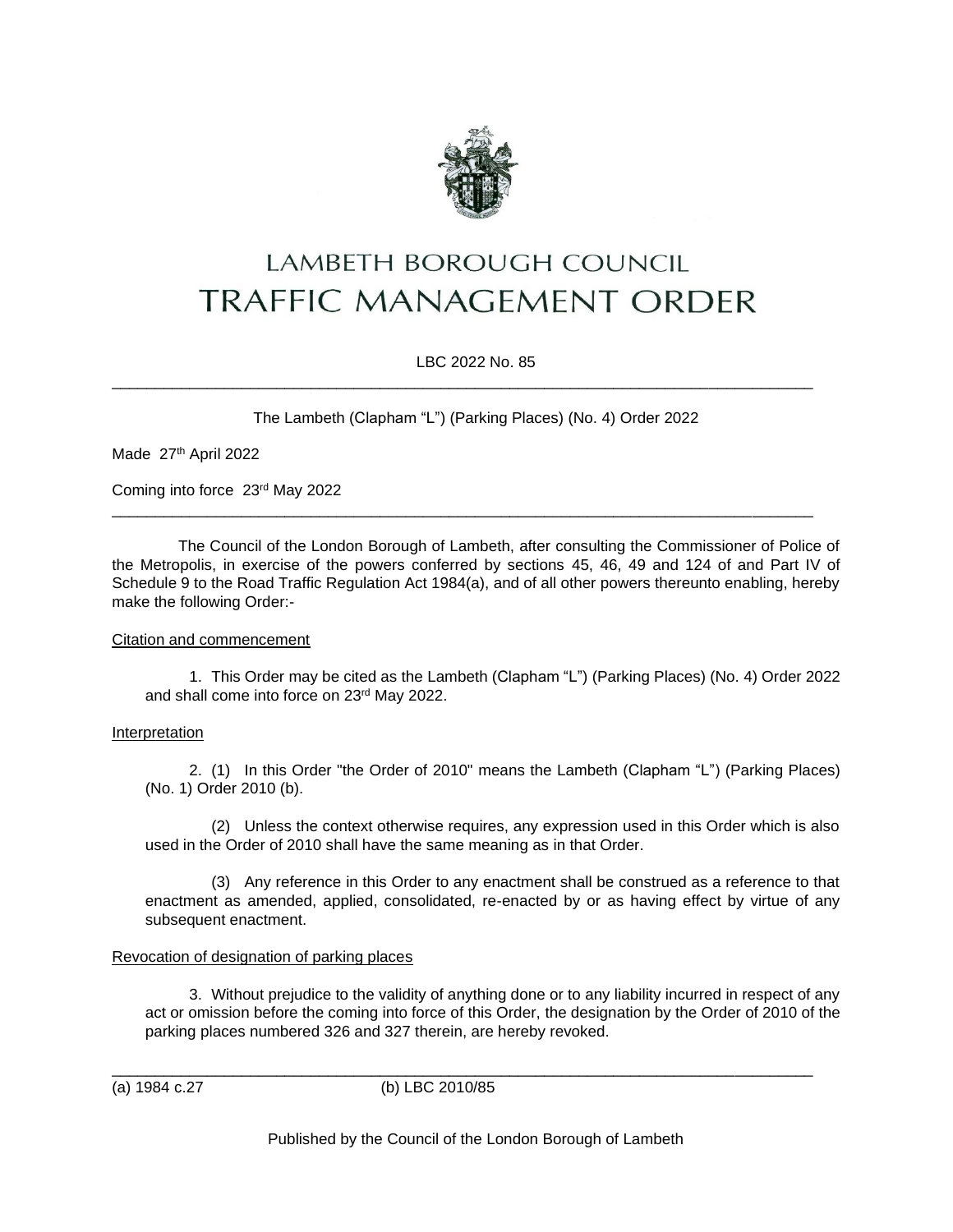#### Designation of parking places and application of the Order of 2010 thereto

4. (1) Each area on a highway comprising the length of carriageway of a street specified in column 2 of the Schedule to this Order and bounded on one side of that length by the edge of the carriageway and on the other sides by a white line marking is designated as a parking place.

(2) The reference in this Article to a white line marking shall be construed as a reference to the white line marking (either broken or continuous) provided for in Schedule 7 to the Traffic Signs Regulations and General Directions 2016(a) or, if applicable, authorised by the Secretary of State by virtue of section 64 of the Road Traffic Regulation Act 1984.

(3) The provisions of the Order of 2010 (other than Articles 3, 15 and 41) shall apply to the areas designated as parking places by this Order as if in those provisions any reference to a parking place included a reference to an area designated as a parking place by this Order, and as if any reference to Schedule 8 to the Order of 2010 included a reference to the Schedule to this Order.

Placing of traffic signs, etc.

5. The Council shall:-

- (a) place and maintain traffic signs indicating the limits of each parking place referred to in the Schedule to this Order;
- (b) place and maintain in or in the vicinity of each parking place referred to in the Schedule to this Order traffic signs indicating that such parking place may be used during the permitted hours for the leaving only of the vehicles specified in Article 4(2) of the Order of 2010;
- (c) carry out such other work as is reasonably required for the purposes of the satisfactory operation of each parking place referred to in the Schedule to this Order.

Dated this twenty-seventh day of April 2022.

Ben Stevens Highway Network Manager

\_\_\_\_\_\_\_\_\_\_\_\_\_\_\_\_\_\_\_\_\_\_\_\_\_\_\_\_\_\_\_\_\_\_\_\_\_\_\_\_\_\_\_\_\_\_\_\_\_\_\_\_\_\_\_\_\_\_\_\_\_\_\_\_\_\_\_\_\_\_\_\_\_\_\_\_\_\_\_\_\_

(a) S.I. 2016/362